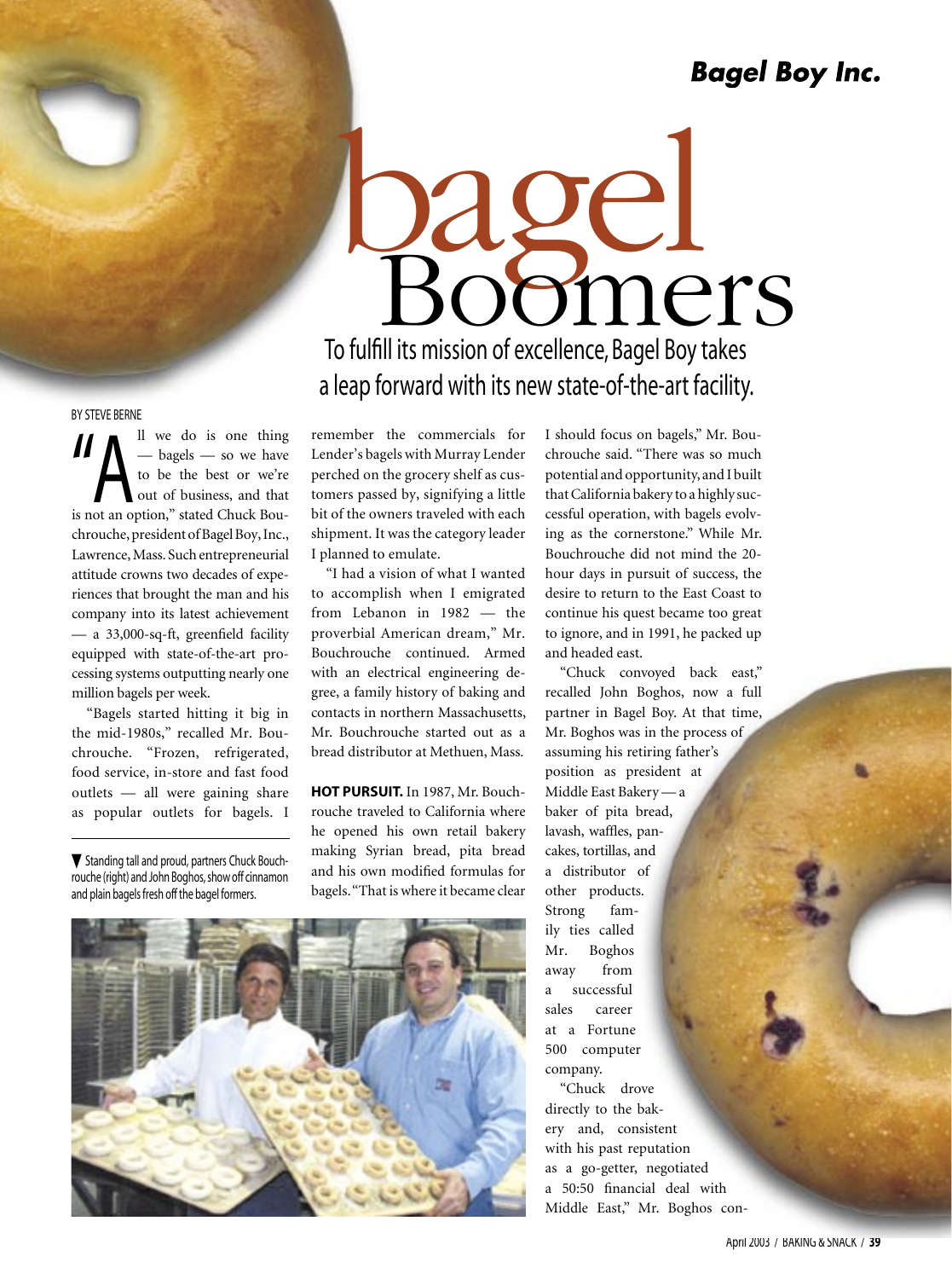

Automated minor ingredient systems enhance accuracy and efficiency for dough make-up.

 $\nabla$  Four-lanes of divided bagel pieces split into two rows of two, heading for the corresponding

tinued. "We knew Chuck was a good businessman and hard worker with a 'blue collar' attitude."

Mr. Bouchrouche took over a small corner of the bakery to begin producing bagels. However, it became clear after six months that the close-quarters relationship placed too many demands on his bagel formulation and business practices. According to Mr. Boghos, "I sensed Chuck's apprehension at the inability to grow the business. He had a vision of his career path and felt very strongly about it. That's when I knew I wanted to be in the bagel business with Chuck. Remember, this was the early 1990s when fresh bagels were really starting to make an impact in the bread aisle."

A new partnership was formed, and Mr. Boghos proceeded to buy out Middle East's share of the Bagel Boy business. The deal was to have Mr. Boghos continue as president

of Middle East while also pursuing an independent company with Mr. Bouchrouche. The rest, as they say, is history.

The two entrepreneurs enjoy good chemistry, according to Mr. Boghos. "With Chuck's zealous vision of growth and my conservative business plan, the business flourished," he said. "I'm 'Mr. No,' and Chuck is 'Mr. Go.'"

The new company bought a small rack oven, a few racks and a used bagel former. They also put together a good team of managers, both from the local area as well as a few transferees from Mr. Bouchrouche's business in California. Using his California bagel recipe, he secured steadily increasing business from local grocery chains.

"Within six months we ran out of available space at Middle East and moved into a 3,000-sq-ft unit of a industrial strip at Lawrence," Mr. Bouchrouche said. "We bought a second rack oven to keep up with production."

As business began to plateau, Mr. Bouchrouche re-evaluated his product and his process. "I found that taste preferences are very geographic, not only in flavors but also textures," Mr. Bouchrouche noted. "In California, my process called for steaming bagels before baking. That's how consumers there preferred them — proof, retard, steam and bake. What you get is a soft-textured bagel." As Mr. Bouchrouche discovered, a majority of East Coast consumers prefer boiled bagels, which yields a slightly tougher bagel with a denser

"bite" to it.

After testing the process change, Bagel Boy converted to boiled bagels, and business grew rapidly once again.

**LEAP FROG.** In 1994, the company moved into a 10,000-sq-ft facility and gained a larger foothold in grocery chains and local quick-service restaurants. "This is when we began seeking private label sales throughout New England," said Mr. Boghos.

In 1999, the company purchased its first automated machine — an ABI Ltd. 12,000-piece-per-hour automated bagel make-up line. The company also added 6,000 sq ft of processing space by acquiring an adjacent industrial unit and, within the next two years, outgrew that space, too. Bagel Boy used a small mixer and the ABI divider and former, but all other operations were manual. "My joints still hurt every time I think of all the hours we spent manually chunking dough into the divider, loading and unloading peel boards, racking them and manually pushing them into the proofer," Mr. Boghos said, recalling those growing pains.

Employees, including the owners, worked the lines day and night. "Operations became very crowded and inefficient," Mr. Bouchrouche admitted. "Production went in all directions. Racks were everywhere. It was a mess.

 "We knew we needed to make a major leap forward," he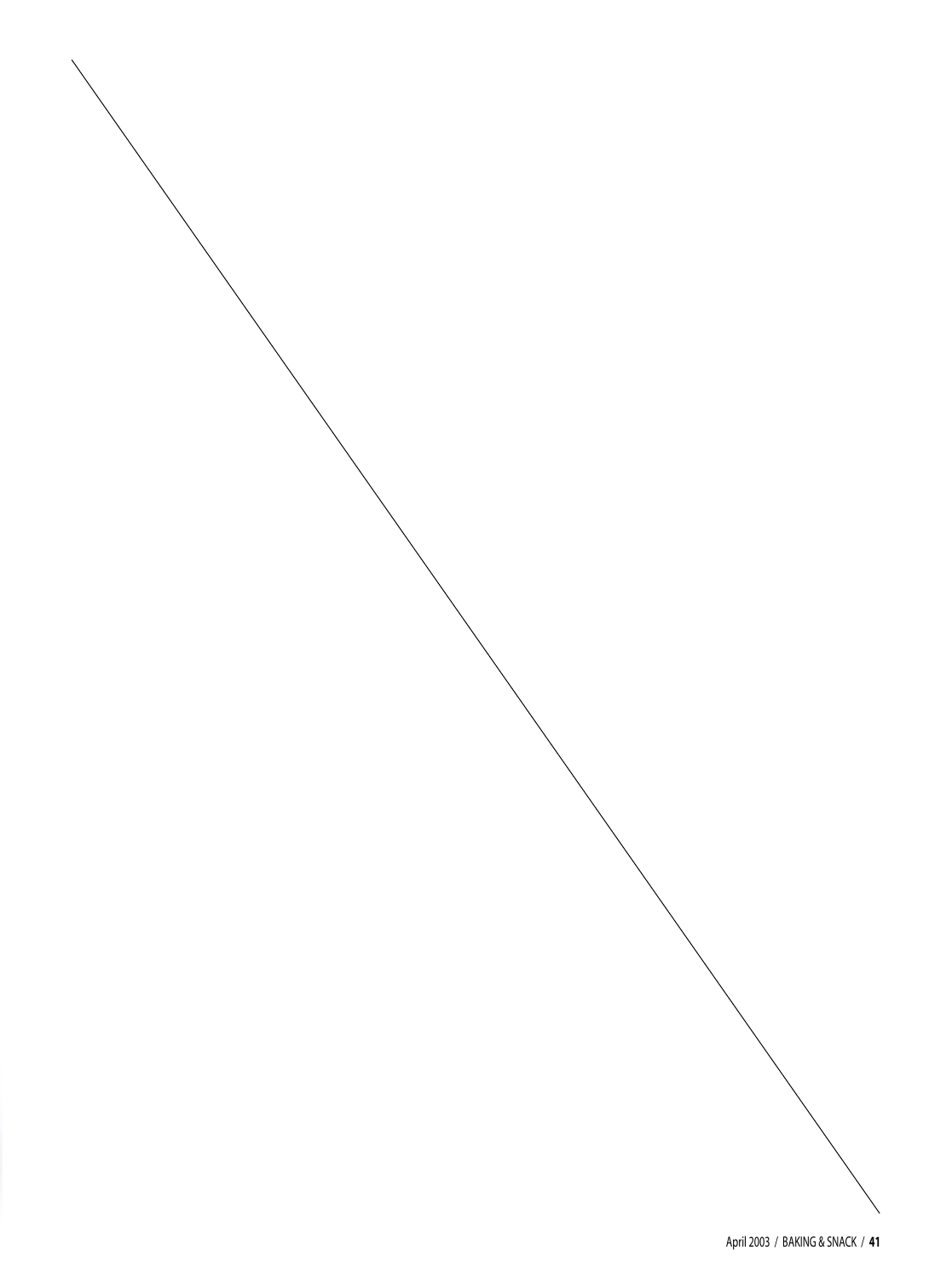continued. "The process was still very labor intensive. It was time to expand the processing space and bring more automation to the operation. I was convinced it was the only way to continue to grow."

With Mr. Boghos acting as the common denominator, Bagel Boy entered into a joint venture with Middle East Bakery and collectively purchased land in an industrial park. The companies constructed a single 100,000-sq-ft building, in which Bagel Boy occupies 33,000 sq ft. Middle East Bakery occupies 49,000 sq ft and Riverside Specialty Foods, a subsidiary of Middle East Bakery making humus and other sauces, uses 18,000 sq ft.

"We designed Bagel Boy's interior and equipment layout in the most efficient manner, which immediately opened up tremendous space," Mr. Bouchrouche said. "We have room for expansion, and we included a mezzanine that can be converted to production space for other products."

The company also started to look at equipment and process upgrades. "We went to the International Baking Industry Exposition, bakery auctions and called ABI Ltd., Toronto, seeking faster, more automated systems," he added.

**READY TO ROLL.** By the time the new plant was commissioned last October, the operation included a KB Systems 100,000-lb-capacity flour silo and sifter, and three Champion mix-



ers — one 1,600-lb-, one 800-lb- and one 600-lb-capacity systems. "We use the largest mixer for main line flavors such as plain and onion bagels," Mr. Bouchrouche said. "The 800-lb mixer produces dough for mini-bagels, and the smallest mixer is used for short-run flavors and test batches."

The plant installed a 16-bin, automated, minor ingredient batching system from Sterling Controls with a holding hopper traveling along a track under the minor ingredient bins. Based on preprogrammed formulas, operators enter batch weights and counts before each run, and the system automatically moves the holding hopper under the appropriate ingredient bins. Loss-inweight feeding precisely meters salt,

sugar, malt, cinnamon and other ingredients into the waiting hopper. At the end of the cycle, the hopper positions itself above a portable bin and deposits the blend of minor ingredients, which are then manually carried and emptied into the appropriate mixer.

Water is electronically metered into the mixers as is flour, after sifting. "Our flour is milled locally, and we always receive it within two days of milling, so it has little chance of settling, clumping or gaining moisture," Mr. Bouchrouche said. "It is also double aerated — once when it is loaded into the tanker and once when it is pumped into the silo. Sifting simply assures consistency prior to mixing. Bulk flour also improved our product quality compared with bagged flour."

After mixing, dough is dumped into troughs and transported to waiting ABI Ltd. dough trough elevators. "ABI was really instrumental in our growth," Mr. Bouchrouche stated. "After we bought the company's very first automated bagel equipment in 1999, we followed that up by pur-

Bagels emerging from the boiler drain for up to a minute before entering the 80-ft oven.



Peel boards of proofed and retarded bagels feed into the transfer system and are depanned prior to the boiler, while empty boards discharge under the belt.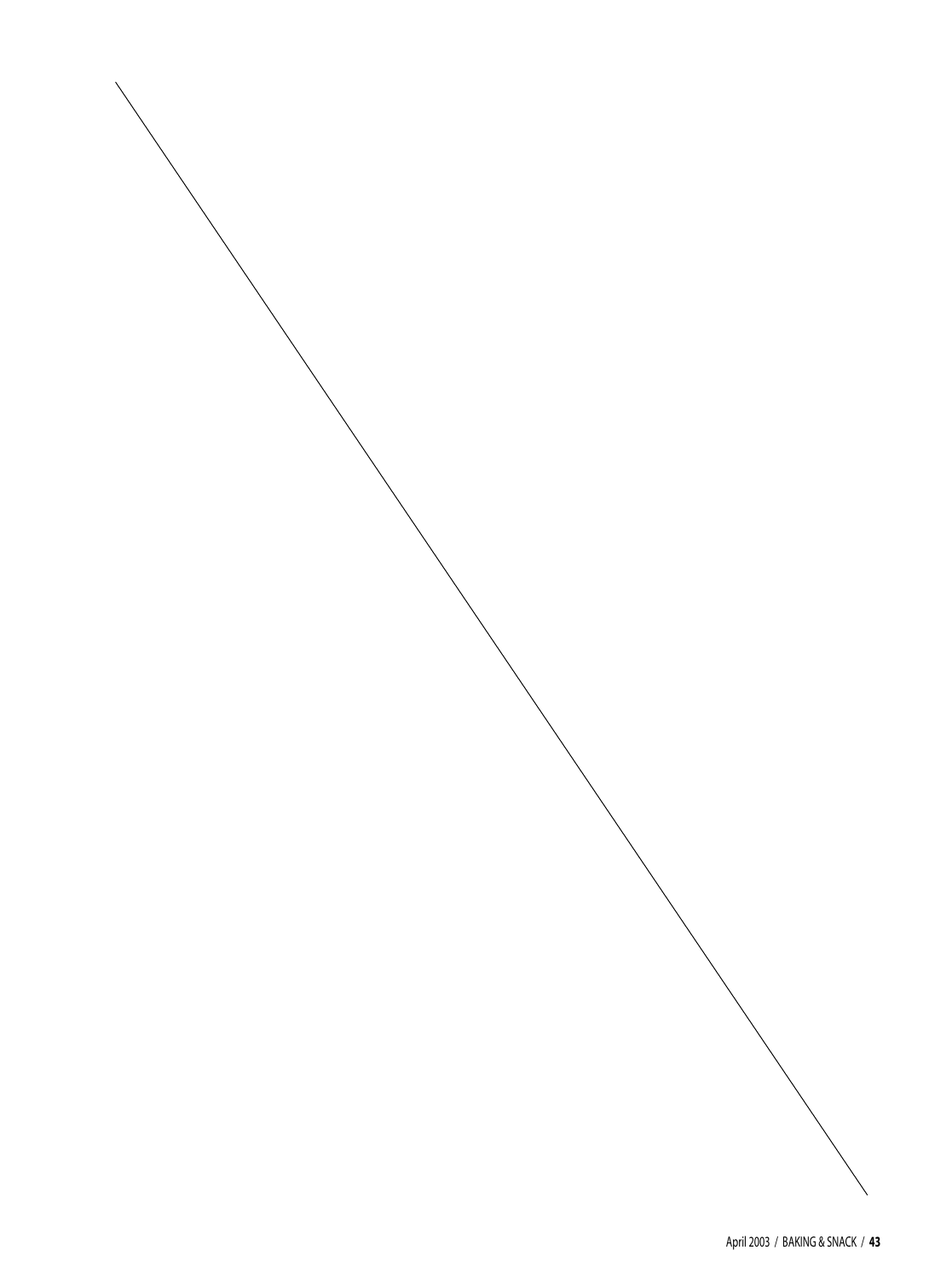chasing a 12,000-piece-per-hour and ultimately two 24,000-piece-per-hour systems."

Each automated system includes a dough chunker, 2- and 4-lane dividers, respectively, double-bank bagel formers (twin systems for each of the 24,000-piece systems), discharge conveyors and reciprocating conveyors that automatically load bagels onto waiting peel boards.

"All that our operators have to do is take the full boards and load them on racks — a far cry from our manual days," Mr. Boghos said. "We gained tremendous consistency and efficiency, not to mention capacity. And the systems are extremely reliable, allowing us to focus on new business and new products."

Employees roll loaded peel boards into the 7-door proofer, which holds up to 88 racks. Bagels proof for approximately 30 minutes at 120°F (49°C) before they are removed from the proofer and allowed to temper at ambient conditions for 10 minutes. Racks are then transferred to the retarder that has a flow-through configuration to assure first-in, first-

#### The Drill

Food safety and quality are paramount to Bagel Boy. "Our whole business is bagels," said Bob Barysauskas, quality control manager for the company. "We are audited by customers as well as ourselves. We instituted a HACCP program last year and have a comprehensive GMP training manual that all employees must read and understand."

Mr. Barysauskas, a food science and nutrition major from University of Massachusetts, Amherst, with an M.B.A. from Long Island University, spent 18 years in various segments of the food industry before coming to work for Bagel Boy two years ago.

Mr. Barysauskas uses "The Drill" for all new hires. "It begins with a 20-minute talk covering all the basics of food safety and good manufacturing practices," he said. "It then specifies three distinct zones of operation — yellow, blue and red."

Each zone indicates an increased level of food safety and establishes do's and don'ts as they pertain to GMPs. Dough makeup is the yellow zone and the least critical of the three zones, although Mr. Barysauskas stresses a high baseline of food safety for the entire plant.

Post-retarder through the baking process is the blue zone and post-oven is the red zone. "Finished products after baking are the most critical area because packaging operations are the last chance for human contact. I emphasize to employees to put themselves in the frame-of-mind consumer when handling product that others will purchase and consume … perhaps even their own family. For most, that's

#### out. The

38°F (3°C) retarder holds up to 550 racks, with

nearly 600 bagels per rack, according to Mr. Boghos. "We retard the bagels 18 to 24 hours — generally overnight. This enhances the bagels' flavor and gives the finished product good rise and a characteristic New York-style 'snap' after boiling and baking. We like to say our bagels bite back."

Peel boards are manually loaded onto the receiving conveyor of the boiler. In an effort to minimize maintenance and complexity, Bagel Boy purchased a transfer system from C.H. Babb. The "fixed-wing" transfer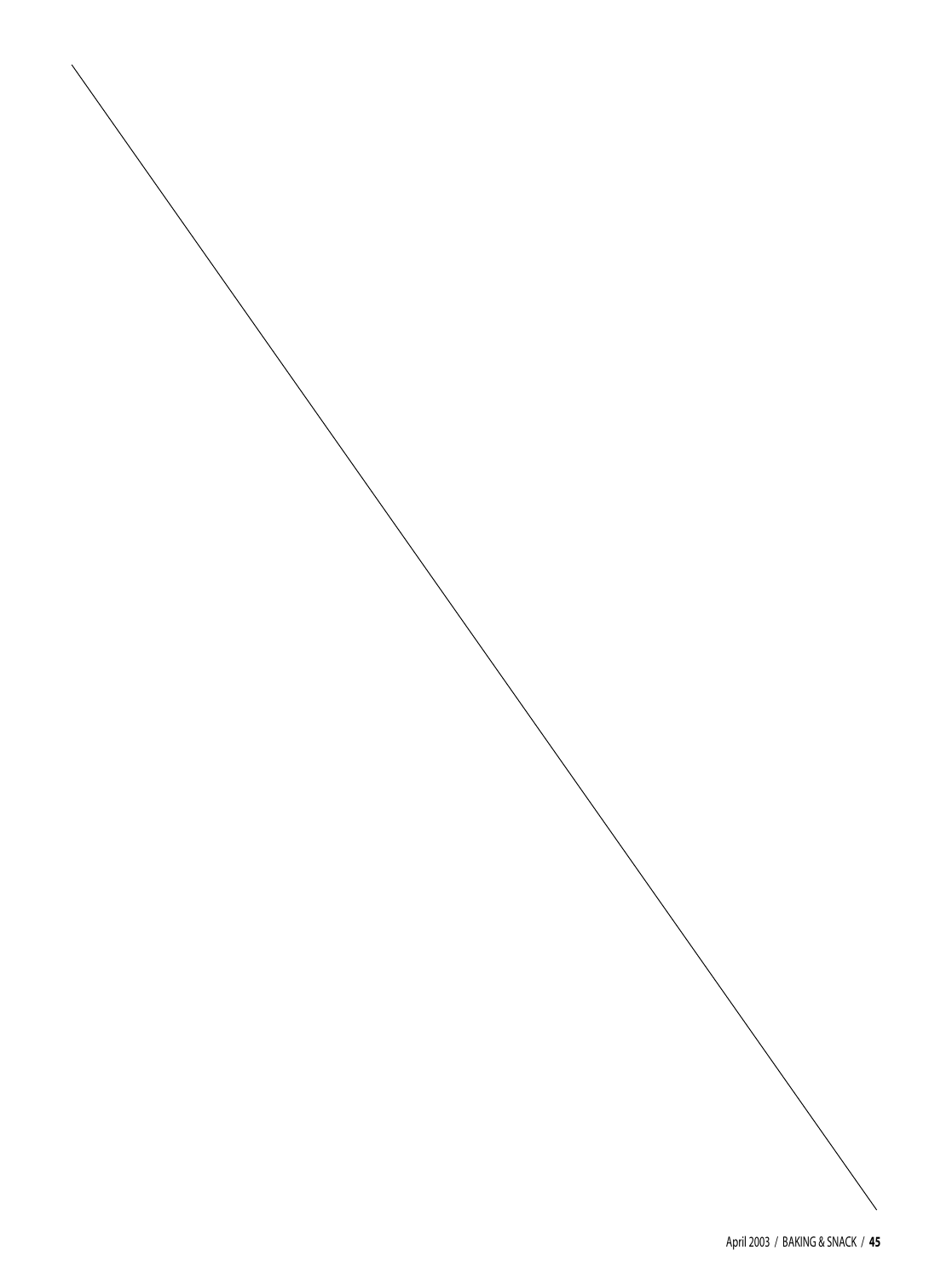mechanism stays stationary while the peel boards convey forward, just under the transfer belt. Bagels are peeled off the boards, which then slide onto a take-off conveyor and manually stacked for reuse.

The bagels, whose internal temperature is approximately 65°F (18°C), transfer to the boiler. After

a 1-minute full-submersion boil, bagels are forced-air dried before entering the 80-ft C.H. Babb modulating oven. The design eliminates hot and cold spots, producing evenly colored bagels across the band. Bagels enter at 100°F (38°C) internal temperature and exit the oven at 209°F (98°C).

Baked products drop to a conveyor that travels up and back one-half the length of the oven to the top of an I.J. White spiral cooling system.

**PRIVATE PROWESS.** Packaging options for Bagel Boy bagels include bulk bagging for either regular or mini-bagels and 6-count bags.

"The majority of our business is 22-oz packages," Mr. Boghos said. "Bagels are sliced and packed 6 per bag using two UBE combination systems." Bags are clipped with colorcoded Kwik Lok closures and packed in bread trays for delivery.

All finished packages travel through Lock Inspection metal detectors prior to being trayed. "More than 95% of our products are sold as fresh," Mr. Boghos added. "We do have some small orders from Puerto Rico and other areas in the Caribbean, and that product is frozen at Middle East and shipped by freighter. All of our business is supermarket and currently nearly all is private label. Only the frozen products are sold under the Bagel Boy brand."

While the company is a regional supplier to New England and the Atlantic states, 25% of its customers represent nationally distributed brands.

"We jumped into the private label business early on," Mr. Bouchrouche said. "Due to confidentiality agreements, we can't use brand names as sales tools. However, most of our early business was earned through reference selling between supermarkets. Our business kept pace with the growing popularity of bagels."

**TOP OF ITS GAME.** While competition for market share increases, Bagel Boy has stayed on top. "Loyalty is a very big thing in New England," Mr. Boghos noted. "We've held the competition at bay mostly through product quality and consistency, but also because we never say no to customer requests."

Relationships are key to Bagel Boy's success, according to the owners, both on the sales and manage